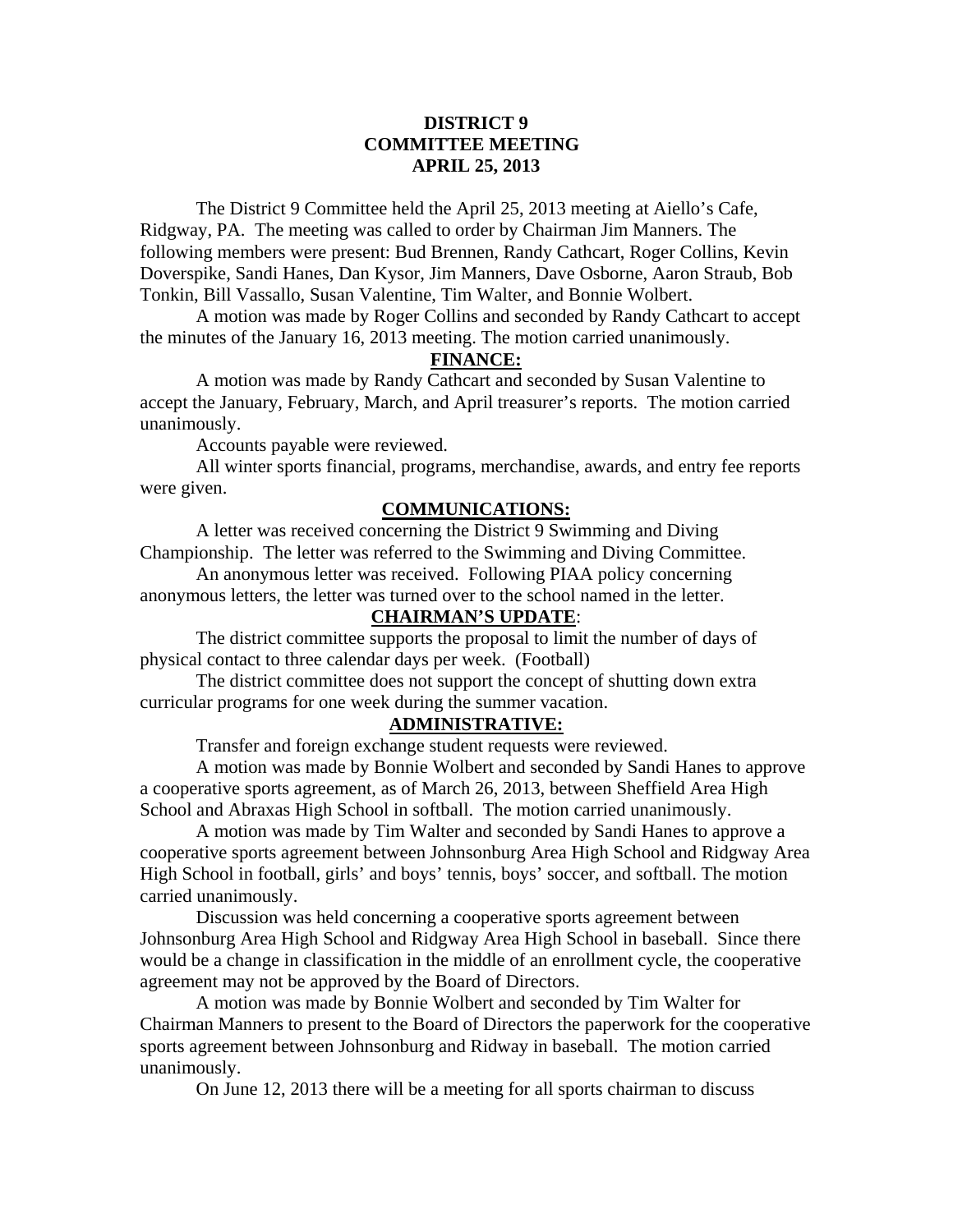seeding District 9 Championship events. The meeting will be at Aiello's Café at 9:00. **ADMINISTRATIVE COMMITTEES:**

## **AWARDS**:

 Championship metals rather than plaques were presented at district swimming and diving. Metals will be presented at all spring events.

# **OFFICIALS:**

Discussion was held concerning using the same crew of officials to officiate the same team three or four games in a row. In the future, officials' assignors for district events will consider the issue when assigning officials.

# **BASKETBALL:**

# **SPORTS SPECIFIC COMMITTEES:**

 A motion was made by Bonnie Wolbert and seconded by Bud Brennen to play "A" and "AA" quarterfinal basketball games at neutral site. The motion carried unanimously.

The 2012 – 2013 basketball tournament was reviewed.

# **SWIMMING and DIVING:**

 The 2012 – 2013 championship meet was reviewed. The swimming and diving committee recognized the problems of holding the meet at Clarion University. Holding the district meet provides an opportunity for more district athletes to qualify for the state championships.

The meeting adjourned at 2:30.

 The next District 9 Committee meeting will on June 18, 2013 at 9:00 at Aiello's Café, Ridgway, PA.

| ANNUAL PRINCIPALS' MEETING:                         |                                                                               |
|-----------------------------------------------------|-------------------------------------------------------------------------------|
| The following topics were presented at the meeting: |                                                                               |
| Competitive Spirit:                                 | Championships will be January 24 and 25, 2014 at the                          |
|                                                     | Giant Center. The number of teams will be increased.                          |
| Football:                                           | Proposal for changes to the state format                                      |
| Awards:                                             | Changing from championship plaques to metals                                  |
| <b>Audit Committee:</b>                             | Requesting people to help with the $2012 - 2013$ audit.                       |
|                                                     | If interested contact Susan Valentine                                         |
| Cooperative sports agreements:                      |                                                                               |
| Transfer:                                           | Discussed when to submit and when not necessary to                            |
|                                                     | submit paperwork for transfers.                                               |
| Seeding:                                            | June meeting will discuss seeding formats for all District 9<br>Championships |
| Sportsmanship:                                      | The number of disqualifications were present. The method                      |
|                                                     | to win the Sportsmanship Award was reviewed.                                  |
|                                                     | <b>MEETING WITH PIAA OFFICIALS:</b>                                           |
|                                                     | Mr. Patrick Gebhart, Assistant Executive Director, addressed the following:   |
| Tennis:                                             | Rotate time schedule                                                          |

Cross Country: Use picture based technology

Golf: Coaches and spectators permitted 10 yards from contestants